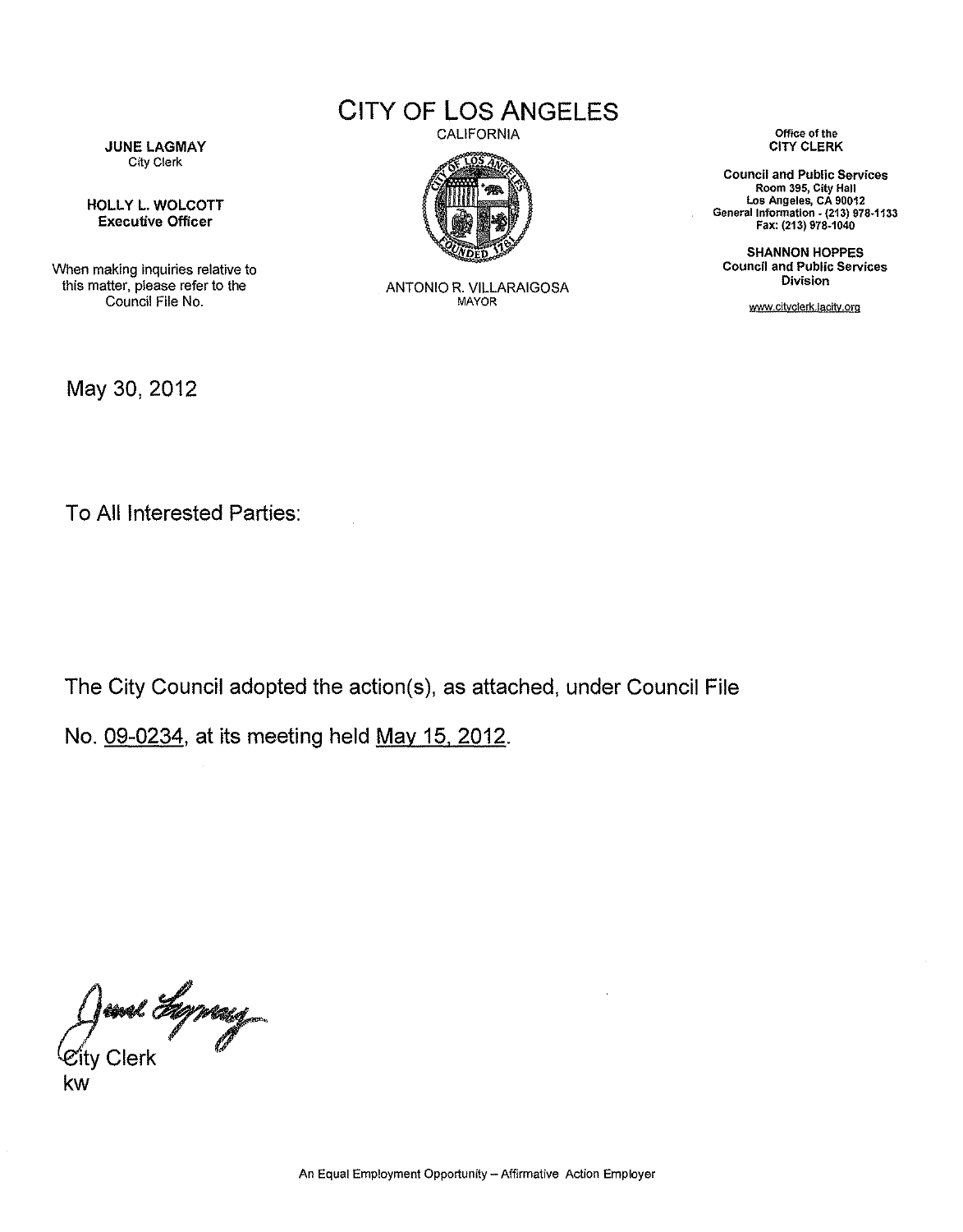| Wayor's Time Stamp                         | TIME LIMIT FILES<br><b>ORDINANCES</b>                                            | CITY Clerk's Time Stamp                                                                                                                                                                                                                                                                                                                                                  |
|--------------------------------------------|----------------------------------------------------------------------------------|--------------------------------------------------------------------------------------------------------------------------------------------------------------------------------------------------------------------------------------------------------------------------------------------------------------------------------------------------------------------------|
| 2012 MAY 16 AM 9:00<br>CITY OF LOS ANOTHER |                                                                                  | 2012 MAY 16 AM 8:25                                                                                                                                                                                                                                                                                                                                                      |
|                                            | <b>FORTHWITH</b>                                                                 | <b>CITY CLERK</b><br>$\begin{picture}(180,10) \put(0,0){\line(1,0){10}} \put(10,0){\line(1,0){10}} \put(10,0){\line(1,0){10}} \put(10,0){\line(1,0){10}} \put(10,0){\line(1,0){10}} \put(10,0){\line(1,0){10}} \put(10,0){\line(1,0){10}} \put(10,0){\line(1,0){10}} \put(10,0){\line(1,0){10}} \put(10,0){\line(1,0){10}} \put(10,0){\line(1,0){10}} \put(10,0){\line($ |
| COUNCIL FILE NUMBER 49-0234                |                                                                                  | COUNCIL DISTRICT_________                                                                                                                                                                                                                                                                                                                                                |
|                                            | COUNCIL APPROVAL DATE MAY 15, 2012 LAST DAY FOR MAYOR TO ACT MAY 29 2012         |                                                                                                                                                                                                                                                                                                                                                                          |
|                                            | ORDINANCE TYPE: Crd of Intent Zoning ___ Personnel ___ General                   |                                                                                                                                                                                                                                                                                                                                                                          |
|                                            | Improvement LAMC X LAAC CU or Var Appeals - CPC No.                              |                                                                                                                                                                                                                                                                                                                                                                          |
|                                            | SUBJECT MATTER: THE ESTABLISHMENT OF A RESPONSIBLE BANKING INVESTMENT MONITORING |                                                                                                                                                                                                                                                                                                                                                                          |

PROGRAM

 $\varphi_{\rm s} \gtrsim \varphi_{\rm s}$ 

|                             | <b>APPROVED</b> | 떶<br><b>DISAPPROVED</b> |      | Ë<br>I  |   |
|-----------------------------|-----------------|-------------------------|------|---------|---|
| PLANNING COMMISSION         |                 |                         |      | v<br>ί۵ |   |
| DIRECTOR OF PLANNING        |                 |                         |      | $\Xi$   |   |
| <b>CITY ATTORNEY</b>        |                 |                         | ન્ન્ | ထ့      | 言 |
| CITY ADMINISTRATIVE OFFICER |                 |                         |      | x       |   |
| <b>OTHER</b>                |                 |                         |      |         |   |

DATE OF MAYOR APPROVAL, DEEMED APPROVED OR \*VETO \_\_\_\_\_\_\_\_\_\_\_\_\_\_\_\_\_\_\_\_\_\_\_\_\_\_\_\_\_\_\_\_ (\*VETOED ORDINANCES MUST BE ACCOMPANIED WITH OBJECTIONS IN WRITING PURSUANT TO CHARTER SEC. 250(b) (c)

## **(CITY CLERK USE ONLY PLEASE DO NOT WRITE BELOW THIS LINE)**

| DATE RECEIVED FROM MAYOR        | $5 - 29 - 12$ | ORDINANCE NO.           | 182138                                  |
|---------------------------------|---------------|-------------------------|-----------------------------------------|
| DATE PUBLISHED $6 - 1 - 1$      | DATE POSTED   |                         | EFFECTIVE DATE $\overline{1}$ - 2 - 1 2 |
| ORD OF INTENT: HEARING DATE     |               | ASSESSMENT CONFIRMATION |                                         |
| ORDINANCE FOR DISTRIBUTION: YES | $NO =$        |                         |                                         |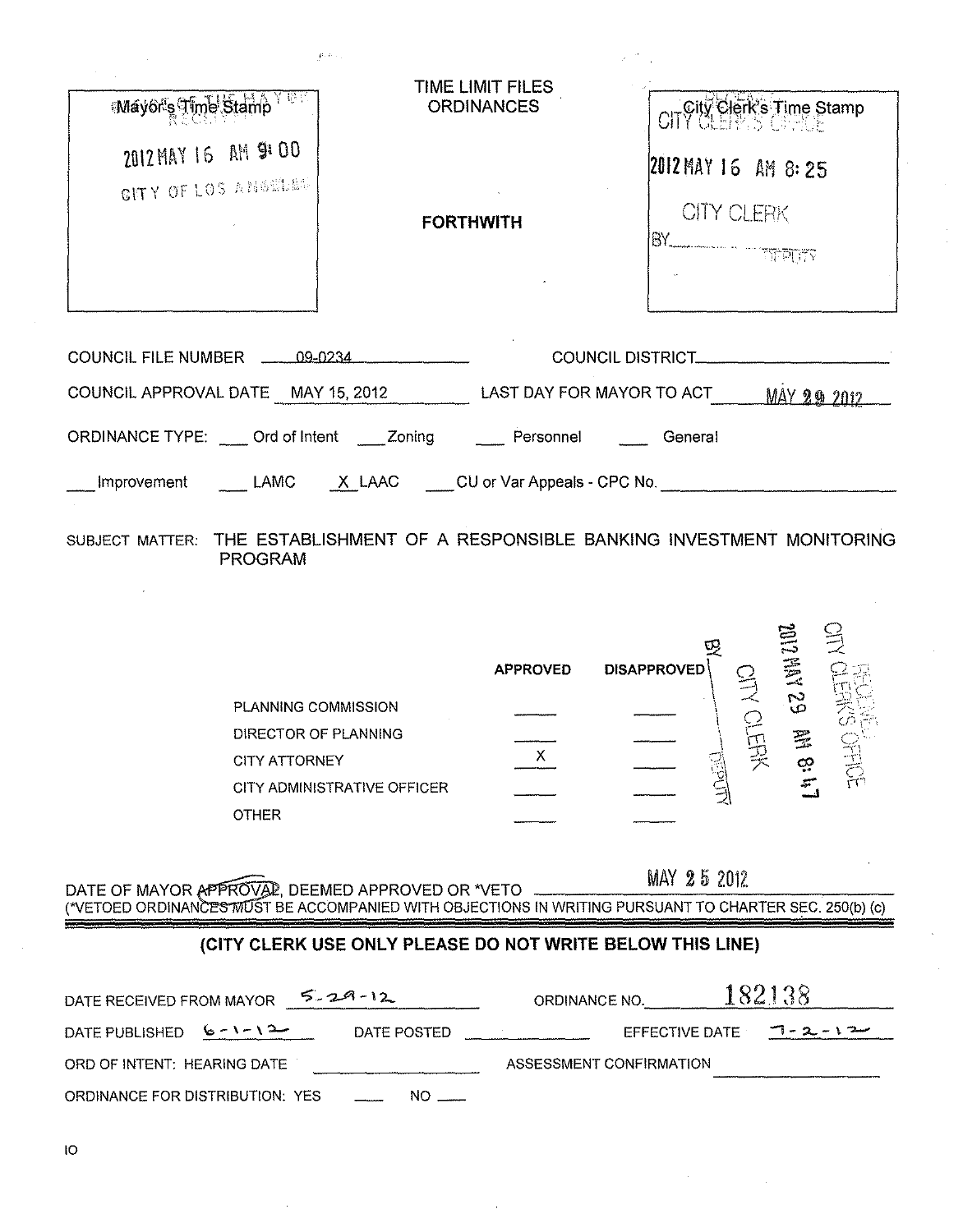

The City Council ADOPTED the following recommendation(s), contained in a COMMUNICATION FROM THE CITY ATTORNEY which were WAIVED, pursuant to Council Rule 17, by the Chair of the Budget and Finance Committee, SUBJECT TO THE APPROVAL OF THE MAYOR:

PRESENT and ADOPT the accompanying ORDINANCE adding Section 20.95.1 to Chapter 5.1 of the Los Angeles Administrative Code to provide for the establishment of a Responsible Banking Investment Monitoring Program.

Council File No. 09-0234



**MAYOR WITH FILE** 

 $\bigtriangledown$